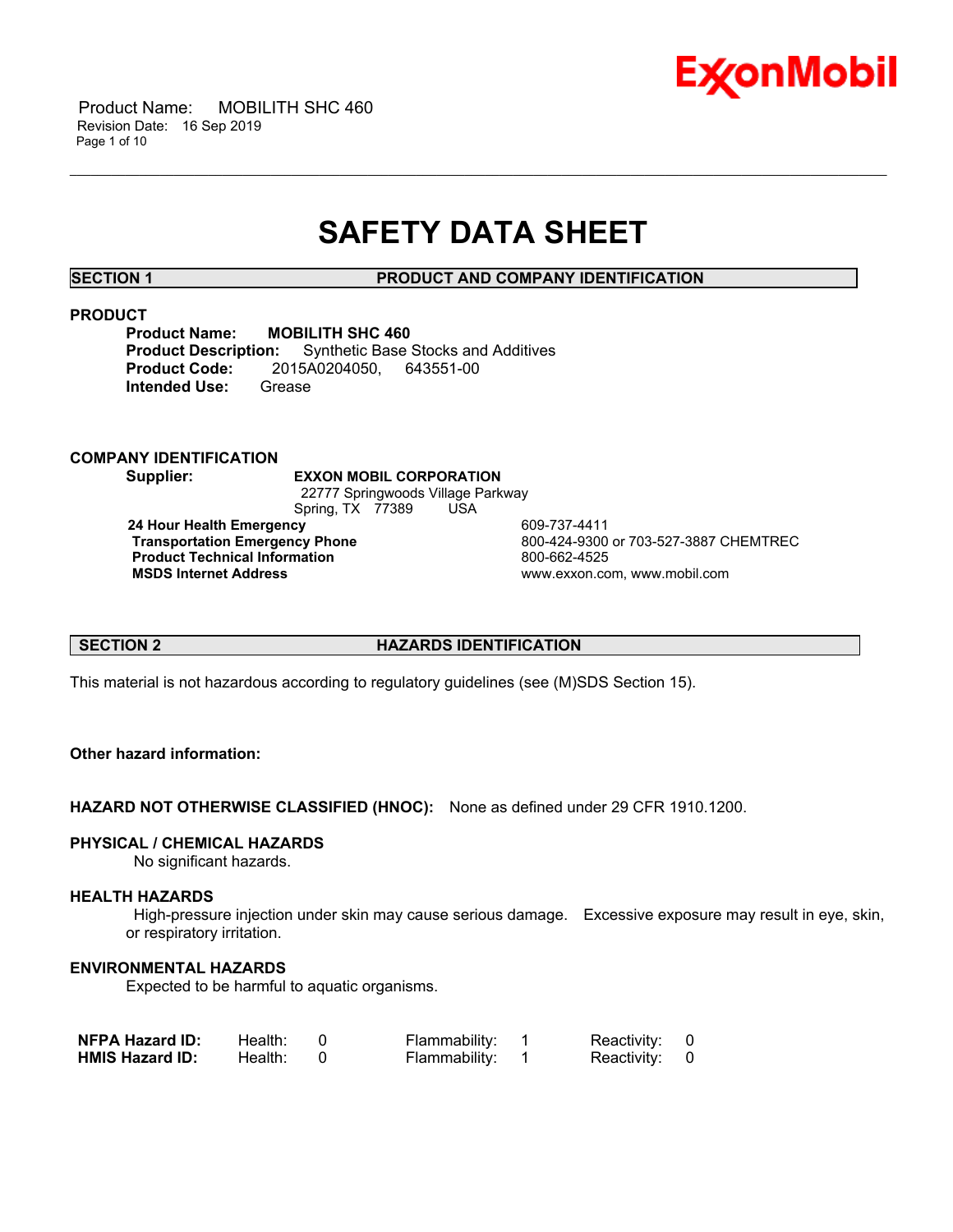

 Product Name: MOBILITH SHC 460 Revision Date: 16 Sep 2019 Page 2 of 10

**NOTE:** This material should not be used for any other purpose than the intended use in Section 1 without expert advice. Health studies have shown that chemical exposure may cause potential human health risks which may vary from person to person.

\_\_\_\_\_\_\_\_\_\_\_\_\_\_\_\_\_\_\_\_\_\_\_\_\_\_\_\_\_\_\_\_\_\_\_\_\_\_\_\_\_\_\_\_\_\_\_\_\_\_\_\_\_\_\_\_\_\_\_\_\_\_\_\_\_\_\_\_\_\_\_\_\_\_\_\_\_\_\_\_\_\_\_\_\_\_\_\_\_\_\_\_\_\_\_\_\_\_\_\_\_\_\_\_\_\_\_\_\_\_\_\_\_\_\_\_\_\_

### **SECTION 3 COMPOSITION / INFORMATION ON INGREDIENTS**

This material is defined as a mixture.

#### **Hazardous Substance(s) or Complex Substance(s) required for disclosure**

| <b>Name</b>                                                              | CAS#                |                | <b>GHS Hazard Codes</b>               |
|--------------------------------------------------------------------------|---------------------|----------------|---------------------------------------|
|                                                                          |                     | Concentration* |                                       |
| 1H-BENZOTRIAZOLE-1-METHANAMINE, N.N-BIS(2-<br>ETHYLHEXYL)-METHYL-        | 94270-86-7          | $0.1 - 5.1\%$  | H315, H317, H400(M<br>factor 1), H411 |
| BENZENAMINE, N-PHENYL-, REACTION PRODUCTS<br>WITH 2,4,4-TRIMETHYLPENTENE | 68411-46-1          | $1 - 5\%$      | H316, H402, H412                      |
| LITHIUM HYDROXIDE MONOHYDRATE                                            | 1310-66-3           | $0.1 - 5.1\%$  | H302, H314(1B)                        |
| <b>ILITHIUM SALT OF ALIPHATIC ACID</b>                                   | <b>CONFIDENTIAL</b> | $1 - 5\%$      | H302, H402                            |
| METHYLENE BIS(DIBUTYLDITHIOCARBAMATE)                                    | 10254-57-6          | $1 - 5\%$      | None                                  |
| NAPHTHENIC ACIDS, ZINC SALTS                                             | 12001-85-3          | $0.1 - 5.1\%$  | H317, H319(2A), H401,<br>H411         |
| <b>ZINC DIALKYL DITHIOPHOSPHATE</b>                                      | 68457-79-4          | $1 - 5\%$      | H315, H318, H401, H411                |

\* All concentrations are percent by weight unless material is a gas. Gas concentrations are in percent by volume.

As per paragraph (i) of 29 CFR 1910.1200, formulation is considered a trade secret and specific chemical identity and exact percentage (concentration) of composition may have been withheld. Specific chemical identity and exact percentage composition will be provided to health professionals, employees, or designated representatives in accordance with applicable provisions of paragraph (i).

#### **SECTION 4 FIRST AID MEASURES**

### **INHALATION**

Under normal conditions of intended use, this material is not expected to be an inhalation hazard.

#### **SKIN CONTACT**

Wash contact areas with soap and water. If product is injected into or under the skin, or into any part of the body, regardless of the appearance of the wound or its size, the individual should be evaluated immediately by a physician as a surgical emergency. Even though initial symptoms from high pressure injection may be minimal or absent, early surgical treatment within the first few hours may significantly reduce the ultimate extent of injury.

#### **EYE CONTACT**

Flush thoroughly with water. If irritation occurs, get medical assistance.

#### **INGESTION**

First aid is normally not required. Seek medical attention if discomfort occurs.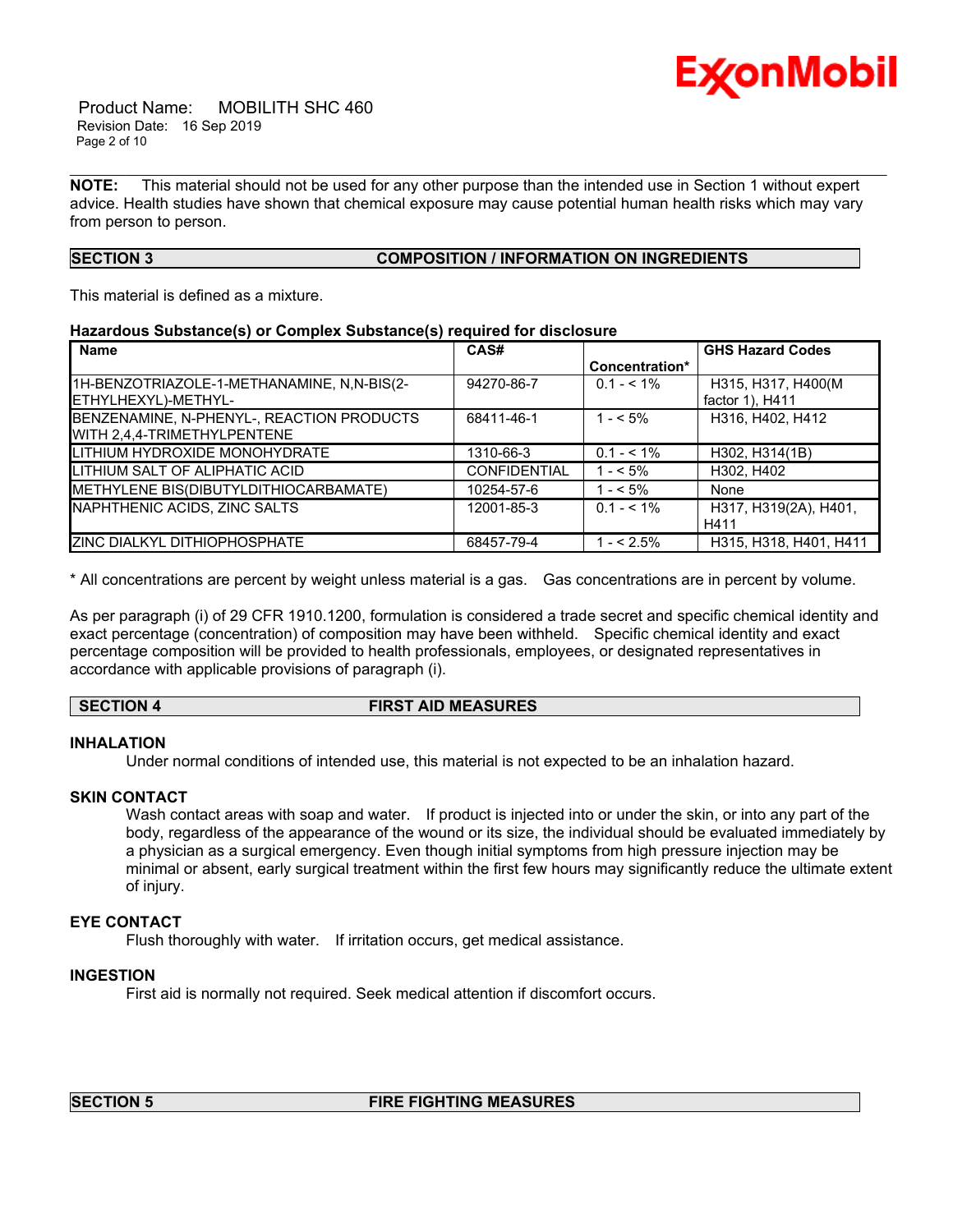

 Product Name: MOBILITH SHC 460 Revision Date: 16 Sep 2019 Page 3 of 10

#### **EXTINGUISHING MEDIA**

**Appropriate Extinguishing Media:** Use water fog, foam, dry chemical or carbon dioxide (CO2) to extinguish flames.

\_\_\_\_\_\_\_\_\_\_\_\_\_\_\_\_\_\_\_\_\_\_\_\_\_\_\_\_\_\_\_\_\_\_\_\_\_\_\_\_\_\_\_\_\_\_\_\_\_\_\_\_\_\_\_\_\_\_\_\_\_\_\_\_\_\_\_\_\_\_\_\_\_\_\_\_\_\_\_\_\_\_\_\_\_\_\_\_\_\_\_\_\_\_\_\_\_\_\_\_\_\_\_\_\_\_\_\_\_\_\_\_\_\_\_\_\_\_

**Inappropriate Extinguishing Media:** Straight Streams of Water

#### **FIRE FIGHTING**

**Fire Fighting Instructions:** Evacuate area. Prevent runoff from fire control or dilution from entering streams, sewers, or drinking water supply. Firefighters should use standard protective equipment and in enclosed spaces, self-contained breathing apparatus (SCBA). Use water spray to cool fire exposed surfaces and to protect personnel.

**Hazardous Combustion Products:** Aldehydes, Incomplete combustion products, Oxides of carbon, Smoke, Fume, Sulfur oxides

#### **FLAMMABILITY PROPERTIES**

**Flash Point [Method]:** >204°C (400°F) [EST. FOR OIL, ASTM D-92 (COC)] **Flammable Limits (Approximate volume % in air):** LEL: N/D UEL: N/D **Autoignition Temperature:** N/D

### **SECTION 6 ACCIDENTAL RELEASE MEASURES**

#### **NOTIFICATION PROCEDURES**

In the event of a spill or accidental release, notify relevant authorities in accordance with all applicable regulations. US regulations require reporting releases of this material to the environment which exceed the applicable reportable quantity or oil spills which could reach any waterway including intermittent dry creeks. The National Response Center can be reached at (800)424-8802.

#### **PROTECTIVE MEASURES**

Avoid contact with spilled material. See Section 5 for fire fighting information. See the Hazard Identification Section for Significant Hazards. See Section 4 for First Aid Advice. See Section 8 for advice on the minimum requirements for personal protective equipment. Additional protective measures may be necessary, depending on the specific circumstances and/or the expert judgment of the emergency responders.

#### **SPILL MANAGEMENT**

**Land Spill:** Stop leak if you can do it without risk. Scrape up spilled material with shovels into a suitable container for recycle or disposal.

**Water Spill:** Stop leak if you can do it without risk. Confine the spill immediately with booms. Warn other shipping. Skim from surface.

Water spill and land spill recommendations are based on the most likely spill scenario for this material; however, geographic conditions, wind, temperature, (and in the case of a water spill) wave and current direction and speed may greatly influence the appropriate action to be taken. For this reason, local experts should be consulted. Note: Local regulations may prescribe or limit action to be taken.

#### **ENVIRONMENTAL PRECAUTIONS**

Prevent entry into waterways, sewers, basements or confined areas.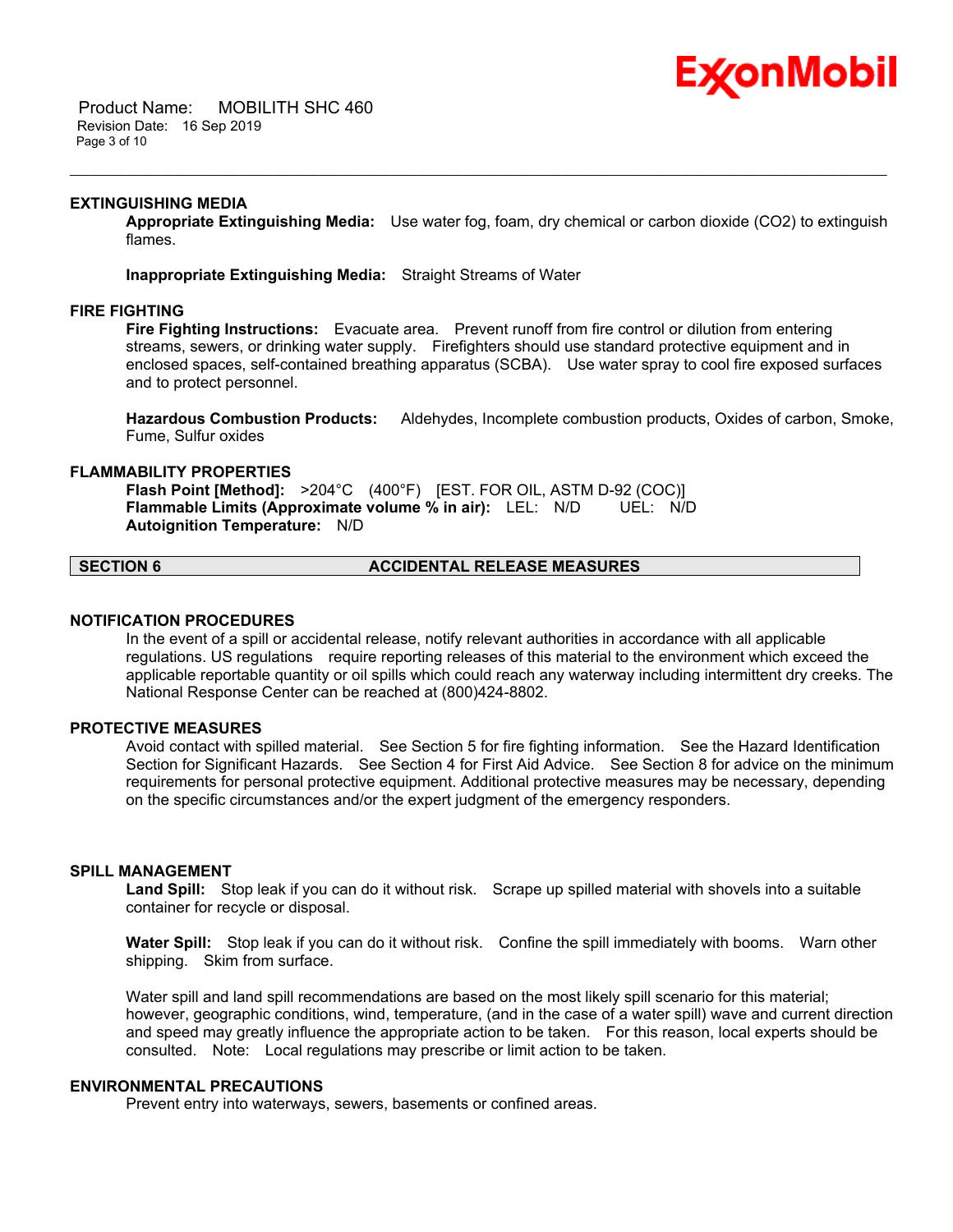

#### **SECTION 7 HANDLING AND STORAGE**

#### **HANDLING**

Prevent small spills and leakage to avoid slip hazard.

**Static Accumulator:** This material is not a static accumulator.

#### **STORAGE**

Do not store in open or unlabelled containers. Keep away from incompatible materials.

\_\_\_\_\_\_\_\_\_\_\_\_\_\_\_\_\_\_\_\_\_\_\_\_\_\_\_\_\_\_\_\_\_\_\_\_\_\_\_\_\_\_\_\_\_\_\_\_\_\_\_\_\_\_\_\_\_\_\_\_\_\_\_\_\_\_\_\_\_\_\_\_\_\_\_\_\_\_\_\_\_\_\_\_\_\_\_\_\_\_\_\_\_\_\_\_\_\_\_\_\_\_\_\_\_\_\_\_\_\_\_\_\_\_\_\_\_\_

#### **SECTION 8 EXPOSURE CONTROLS / PERSONAL PROTECTION**

#### **EXPOSURE LIMIT VALUES**

#### **Exposure limits/standards (Note: Exposure limits are not additive)**

| <b>Substance Name</b> | Form | <b>Limit / Standard</b> |       | <b>NOTE</b> | Source |
|-----------------------|------|-------------------------|-------|-------------|--------|
| LITHIUM HYDROXIDE     |      | Ceilina                 | ma/m3 | N/A         | OARS   |
| MONOHYDRATE           |      |                         |       |             | WEEL   |

NOTE: Limits/standards shown for guidance only. Follow applicable regulations.

No biological limits allocated.

#### **ENGINEERING CONTROLS**

The level of protection and types of controls necessary will vary depending upon potential exposure conditions. Control measures to consider:

No special requirements under ordinary conditions of use and with adequate ventilation.

### **PERSONAL PROTECTION**

Personal protective equipment selections vary based on potential exposure conditions such as applications, handling practices, concentration and ventilation. Information on the selection of protective equipment for use with this material, as provided below, is based upon intended, normal usage.

**Respiratory Protection:** If engineering controls do not maintain airborne contaminant concentrations at a level which is adequate to protect worker health, an approved respirator may be appropriate. Respirator selection, use, and maintenance must be in accordance with regulatory requirements, if applicable. Types of respirators to be considered for this material include:

No protection is ordinarily required under normal conditions of use and with adequate ventilation.

For high airborne concentrations, use an approved supplied-air respirator, operated in positive pressure mode. Supplied air respirators with an escape bottle may be appropriate when oxygen levels are inadequate, gas/vapor warning properties are poor, or if air purifying filter capacity/rating may be exceeded.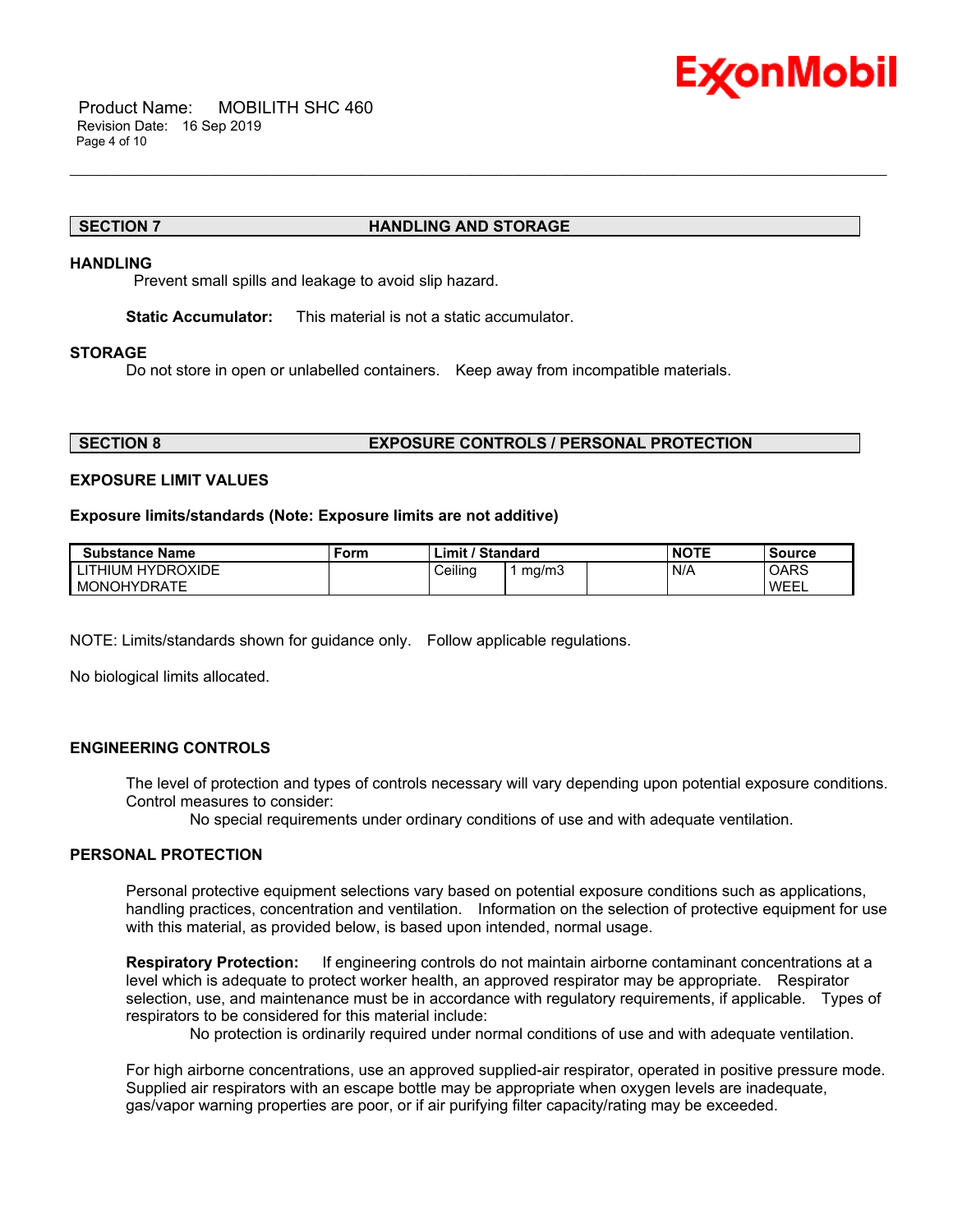

 Product Name: MOBILITH SHC 460 Revision Date: 16 Sep 2019 Page 5 of 10

> **Hand Protection:** Any specific glove information provided is based on published literature and glove manufacturer data. Glove suitability and breakthrough time will differ depending on the specific use conditions. Contact the glove manufacturer for specific advice on glove selection and breakthrough times for your use conditions. Inspect and replace worn or damaged gloves. The types of gloves to be considered for this material include:

\_\_\_\_\_\_\_\_\_\_\_\_\_\_\_\_\_\_\_\_\_\_\_\_\_\_\_\_\_\_\_\_\_\_\_\_\_\_\_\_\_\_\_\_\_\_\_\_\_\_\_\_\_\_\_\_\_\_\_\_\_\_\_\_\_\_\_\_\_\_\_\_\_\_\_\_\_\_\_\_\_\_\_\_\_\_\_\_\_\_\_\_\_\_\_\_\_\_\_\_\_\_\_\_\_\_\_\_\_\_\_\_\_\_\_\_\_\_

No protection is ordinarily required under normal conditions of use.

**Eye Protection:** If contact is likely, safety glasses with side shields are recommended.

**Skin and Body Protection:** Any specific clothing information provided is based on published literature or manufacturer data. The types of clothing to be considered for this material include:

 No skin protection is ordinarily required under normal conditions of use. In accordance with good industrial hygiene practices, precautions should be taken to avoid skin contact.

**Specific Hygiene Measures:** Always observe good personal hygiene measures, such as washing after handling the material and before eating, drinking, and/or smoking. Routinely wash work clothing and protective equipment to remove contaminants. Discard contaminated clothing and footwear that cannot be cleaned. Practice good housekeeping.

#### **ENVIRONMENTAL CONTROLS**

 Comply with applicable environmental regulations limiting discharge to air, water and soil. Protect the environment by applying appropriate control measures to prevent or limit emissions.

#### **SECTION 9 PHYSICAL AND CHEMICAL PROPERTIES**

**Note: Physical and chemical properties are provided for safety, health and environmental considerations only and may not fully represent product specifications. Contact the Supplier for additional information.**

#### **GENERAL INFORMATION**

**Physical State:** Solid **Form:** Semi-fluid **Color:** Red **Odor:** Characteristic **Odor Threshold:** N/D

#### **IMPORTANT HEALTH, SAFETY, AND ENVIRONMENTAL INFORMATION**

**Relative Density (at 15 °C):** 0.862 **Density (at 25 °C):** 862 kg/m<sup>3</sup> (7.19 lbs/gal, 0.86 kg/dm<sup>3</sup>) **Flammability (Solid, Gas):** N/D **Flash Point [Method]:** >204°C (400°F) [EST. FOR OIL, ASTM D-92 (COC)] **Flammable Limits (Approximate volume % in air):** LEL: N/D UEL: N/D **Autoignition Temperature:** N/D **Boiling Point / Range:** > 316°C (600°F) [Estimated] **Decomposition Temperature:** N/D **Vapor Density (Air = 1):** N/D **Vapor Pressure:** < 0.013 kPa (0.1 mm Hg) at 20 °C [Estimated] **Evaporation Rate (n-butyl acetate = 1):** N/D **pH:** N/A **Log Pow (n-Octanol/Water Partition Coefficient):** > 3.5 [Estimated]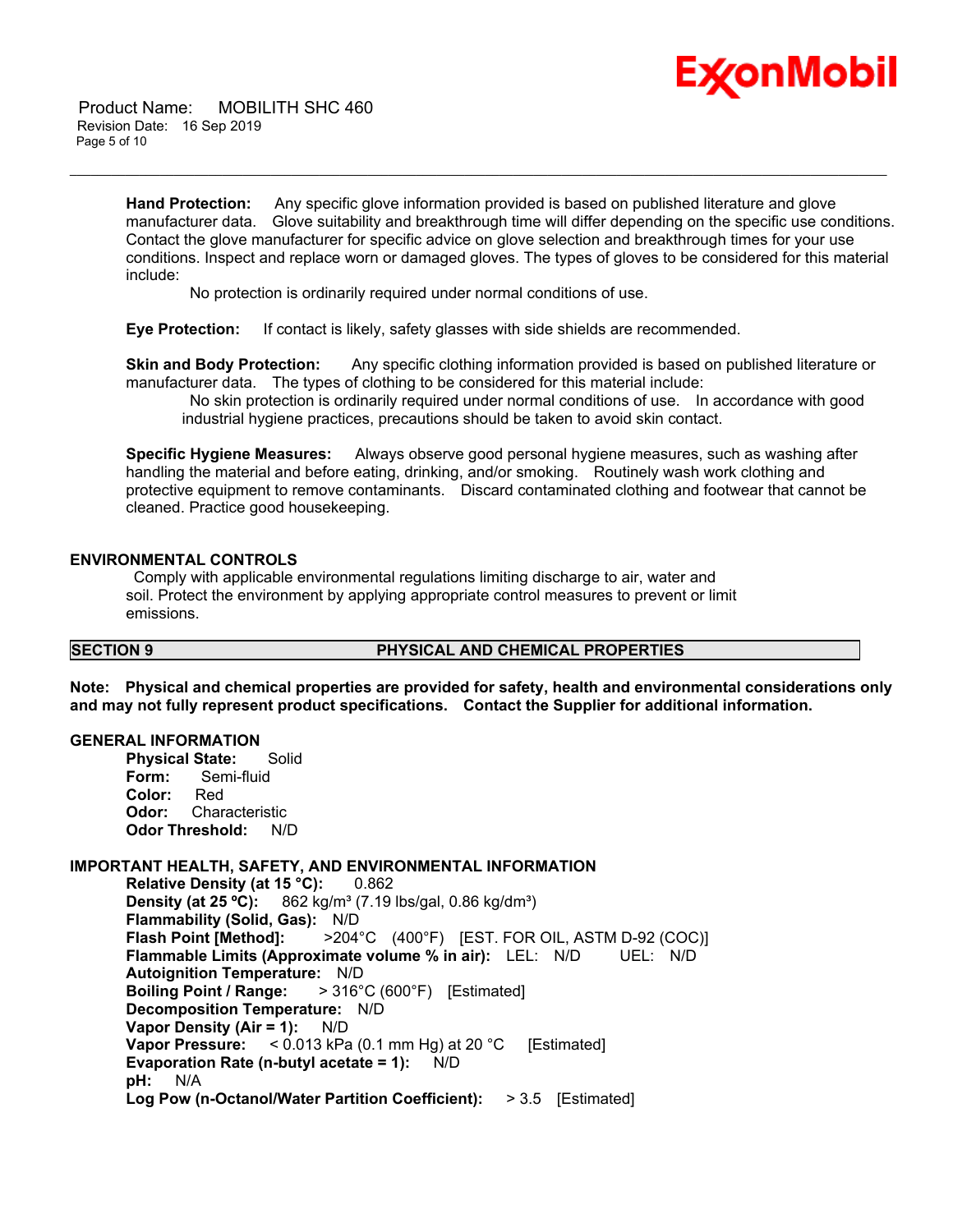# ExconMobil

 Product Name: MOBILITH SHC 460 Revision Date: 16 Sep 2019 Page 6 of 10

> **Solubility in Water:** Negligible **Viscosity:** 460 cSt (460 mm2/sec) at 40 °C [Base oil] **Oxidizing Properties:** See Hazards Identification Section.

#### **OTHER INFORMATION**

**Freezing Point:** N/D **Melting Point:** N/D

NOTE: Most physical properties above are for the oil component in the material.

\_\_\_\_\_\_\_\_\_\_\_\_\_\_\_\_\_\_\_\_\_\_\_\_\_\_\_\_\_\_\_\_\_\_\_\_\_\_\_\_\_\_\_\_\_\_\_\_\_\_\_\_\_\_\_\_\_\_\_\_\_\_\_\_\_\_\_\_\_\_\_\_\_\_\_\_\_\_\_\_\_\_\_\_\_\_\_\_\_\_\_\_\_\_\_\_\_\_\_\_\_\_\_\_\_\_\_\_\_\_\_\_\_\_\_\_\_\_

#### **SECTION 10 STABILITY AND REACTIVITY**

**REACTIVITY:** See sub-sections below.

**STABILITY:** Material is stable under normal conditions.

**CONDITIONS TO AVOID:** Excessive heat. High energy sources of ignition.

**MATERIALS TO AVOID:** Strong oxidizers

**HAZARDOUS DECOMPOSITION PRODUCTS:** Material does not decompose at ambient temperatures.

**POSSIBILITY OF HAZARDOUS REACTIONS:** Hazardous polymerization will not occur.

#### **SECTION 11 TOXICOLOGICAL INFORMATION**

#### **INFORMATION ON TOXICOLOGICAL EFFECTS**

| <b>Hazard Class</b>                                               | <b>Conclusion / Remarks</b>                                                                           |  |
|-------------------------------------------------------------------|-------------------------------------------------------------------------------------------------------|--|
| <b>Inhalation</b>                                                 |                                                                                                       |  |
| Acute Toxicity: No end point data for<br>lmaterial.               | Minimally Toxic. Based on assessment of the components.                                               |  |
| Irritation: No end point data for material.                       | Negligible hazard at ambient/normal handling temperatures.                                            |  |
| Ingestion                                                         |                                                                                                       |  |
| Acute Toxicity: No end point data for<br>lmaterial.               | Minimally Toxic. Based on assessment of the components.                                               |  |
| <b>Skin</b>                                                       |                                                                                                       |  |
| Acute Toxicity: No end point data for<br>lmaterial.               | Minimally Toxic. Based on assessment of the components.                                               |  |
| Skin Corrosion/Irritation: No end point data<br>lfor material.    | Negligible irritation to skin at ambient temperatures. Based on<br>assessment of the components.      |  |
| <b>Eye</b>                                                        |                                                                                                       |  |
| Serious Eye Damage/Irritation: No end point<br>data for material. | May cause mild, short-lasting discomfort to eyes. Based on<br>assessment of the components.           |  |
| <b>Sensitization</b>                                              |                                                                                                       |  |
| Respiratory Sensitization: No end point data<br>lfor material.    | Not expected to be a respiratory sensitizer.                                                          |  |
| Skin Sensitization: No end point data for<br>material.            | Not expected to be a skin sensitizer. Based on assessment of the<br>components.                       |  |
| <b>Aspiration: Data available.</b>                                | Based on physico-<br>Not expected to be an aspiration hazard.<br>chemical properties of the material. |  |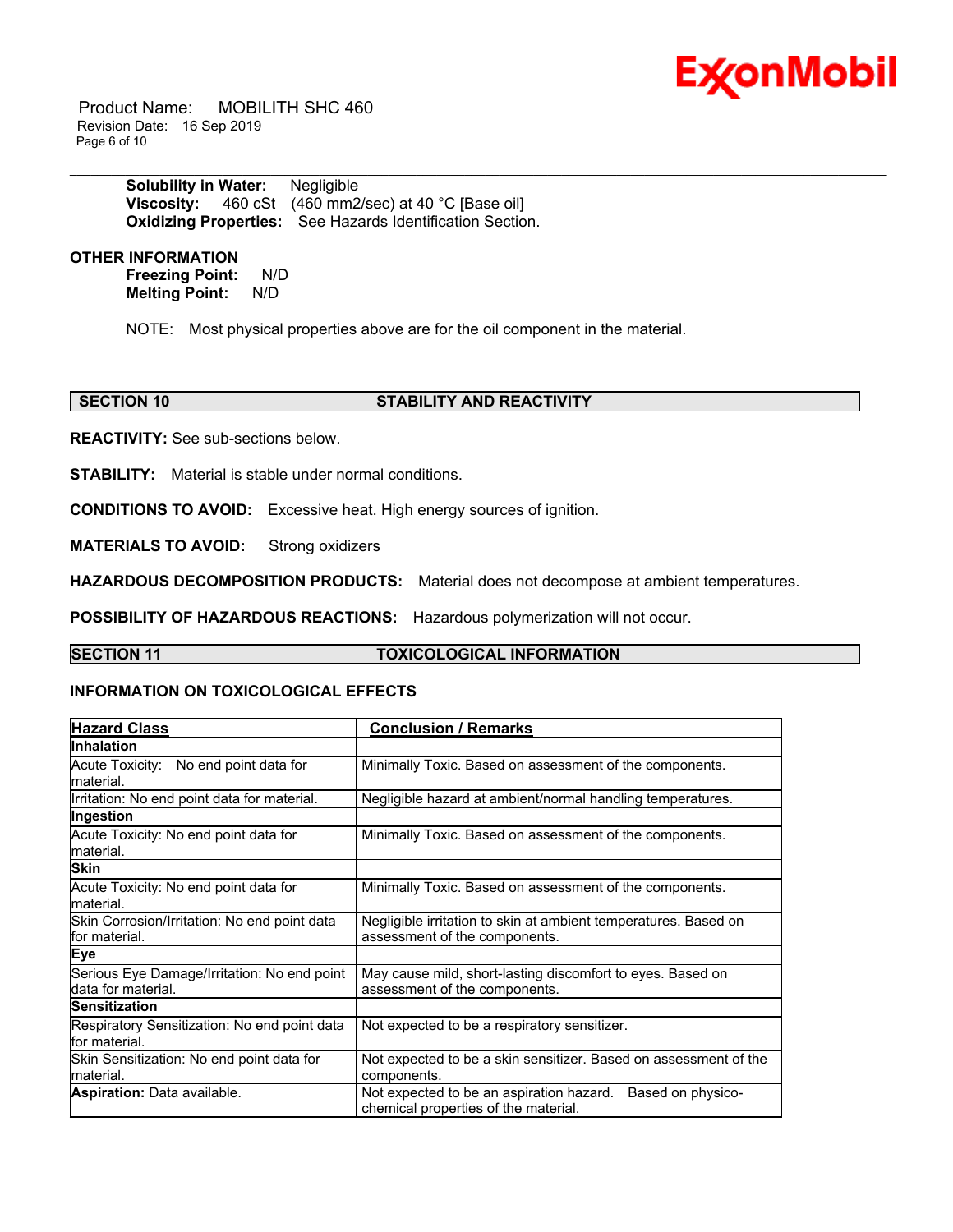

 Product Name: MOBILITH SHC 460 Revision Date: 16 Sep 2019 Page 7 of 10

| Germ Cell Mutagenicity: No end point data                   | Not expected to be a germ cell mutagen. Based on assessment of                                                    |
|-------------------------------------------------------------|-------------------------------------------------------------------------------------------------------------------|
| for material.                                               | the components.                                                                                                   |
| <b>Carcinogenicity:</b> No end point data for<br>Imaterial. | Not expected to cause cancer. Based on assessment of the<br>components.                                           |
| Reproductive Toxicity: No end point data<br>for material.   | Not expected to be a reproductive toxicant. Based on assessment<br>of the components.                             |
| Lactation: No end point data for material.                  | Not expected to cause harm to breast-fed children.                                                                |
| Specific Target Organ Toxicity (STOT)                       |                                                                                                                   |
| Single Exposure: No end point data for<br>Imaterial.        | Not expected to cause organ damage from a single exposure.                                                        |
| Repeated Exposure: No end point data for<br>material.       | Not expected to cause organ damage from prolonged or repeated<br>exposure. Based on assessment of the components. |

#### **TOXICITY FOR SUBSTANCES**

| <b>NAME</b>                                 | <b>ACUTE TOXICITY</b>                                    |
|---------------------------------------------|----------------------------------------------------------|
| TIC ACID<br><b>ILITHIUM SALT OF ALIPHAT</b> | 1098 mg/kg (Rat)<br>Oral<br>Lethality: LD50 <sup>1</sup> |

#### **OTHER INFORMATION**

#### **For the product itself:**

Component concentrations in this formulation would not be expected to cause skin sensitization, based on tests of the components, this formulation, or similar formulations.

#### **Contains:**

Synthetic base oils: Not expected to cause significant health effects under conditions of normal use, based on laboratory studies with the same or similar materials. Not mutagenic or genotoxic. Not sensitizing in test animals and humans.

#### **The following ingredients are cited on the lists below:** None.

|               | --REGULATORY LISTS SEARCHED-- |               |
|---------------|-------------------------------|---------------|
| 1 = NTP CARC  | $3 = IARC 1$                  | $5 = IARC2B$  |
| $2 = NTP$ SUS | $4 = IARC 2A$                 | 6 = OSHA CARC |

#### **SECTION 12 ECOLOGICAL INFORMATION**

The information given is based on data for the material, components of the material, or for similar materials, through the application of bridging principals.

#### **ECOTOXICITY**

Material -- Expected to be harmful to aquatic organisms.

#### **MOBILITY**

 Base oil component -- Low solubility and floats and is expected to migrate from water to the land. Expected to partition to sediment and wastewater solids.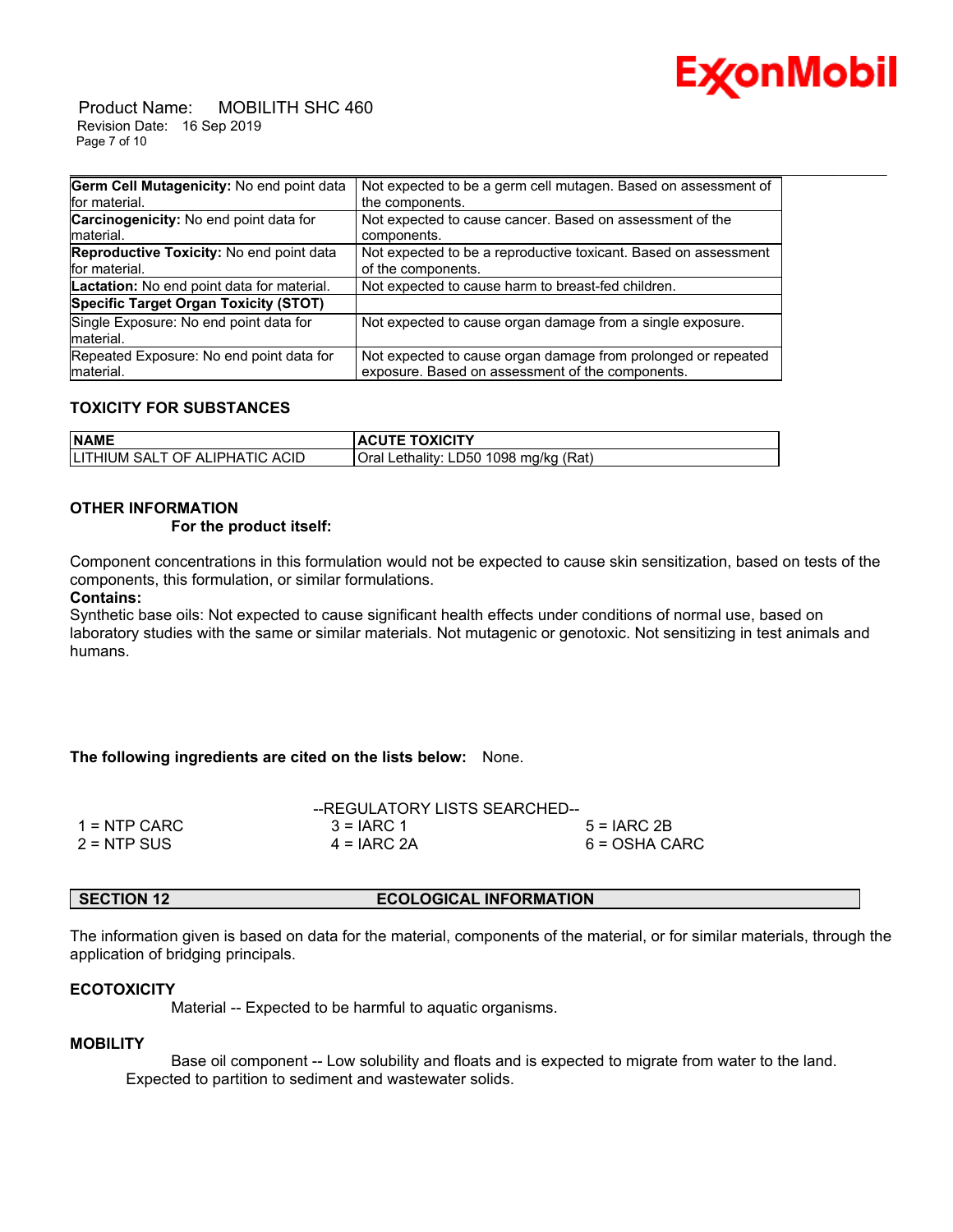



#### **SECTION 13 DISPOSAL CONSIDERATIONS**

\_\_\_\_\_\_\_\_\_\_\_\_\_\_\_\_\_\_\_\_\_\_\_\_\_\_\_\_\_\_\_\_\_\_\_\_\_\_\_\_\_\_\_\_\_\_\_\_\_\_\_\_\_\_\_\_\_\_\_\_\_\_\_\_\_\_\_\_\_\_\_\_\_\_\_\_\_\_\_\_\_\_\_\_\_\_\_\_\_\_\_\_\_\_\_\_\_\_\_\_\_\_\_\_\_\_\_\_\_\_\_\_\_\_\_\_\_\_

Disposal recommendations based on material as supplied. Disposal must be in accordance with current applicable laws and regulations, and material characteristics at time of disposal.

#### **DISPOSAL RECOMMENDATIONS**

 Product is suitable for burning in an enclosed controlled burner for fuel value or disposal by supervised incineration at very high temperatures to prevent formation of undesirable combustion products.

#### **REGULATORY DISPOSAL INFORMATION**

 RCRA Information: The unused product, in our opinion, is not specifically listed by the EPA as a hazardous waste (40 CFR, Part 261D), nor is it formulated to contain materials which are listed as hazardous wastes. It does not exhibit the hazardous characteristics of ignitability, corrositivity or reactivity and is not formulated with contaminants as determined by the Toxicity Characteristic Leaching Procedure (TCLP). However, used product may be regulated.

**Empty Container Warning** Empty Container Warning (where applicable): Empty containers may contain residue and can be dangerous. Do not attempt to refill or clean containers without proper instructions. Empty drums should be completely drained and safely stored until appropriately reconditioned or disposed. Empty containers should be taken for recycling, recovery, or disposal through suitably qualified or licensed contractor and in accordance with governmental regulations. DO NOT PRESSURISE, CUT, WELD, BRAZE, SOLDER, DRILL, GRIND, OR EXPOSE SUCH CONTAINERS TO HEAT, FLAME, SPARKS, STATIC ELECTRICITY, OR OTHER SOURCES OF IGNITION. THEY MAY EXPLODE AND CAUSE INJURY OR DEATH.

**SECTION 14 TRANSPORT INFORMATION**

- **LAND (DOT):** Not Regulated for Land Transport
- **LAND (TDG):** Not Regulated for Land Transport
- **SEA (IMDG):** Not Regulated for Sea Transport according to IMDG-Code

**Marine Pollutant:** No

**AIR (IATA):** Not Regulated for Air Transport

#### **SECTION 15 REGULATORY INFORMATION**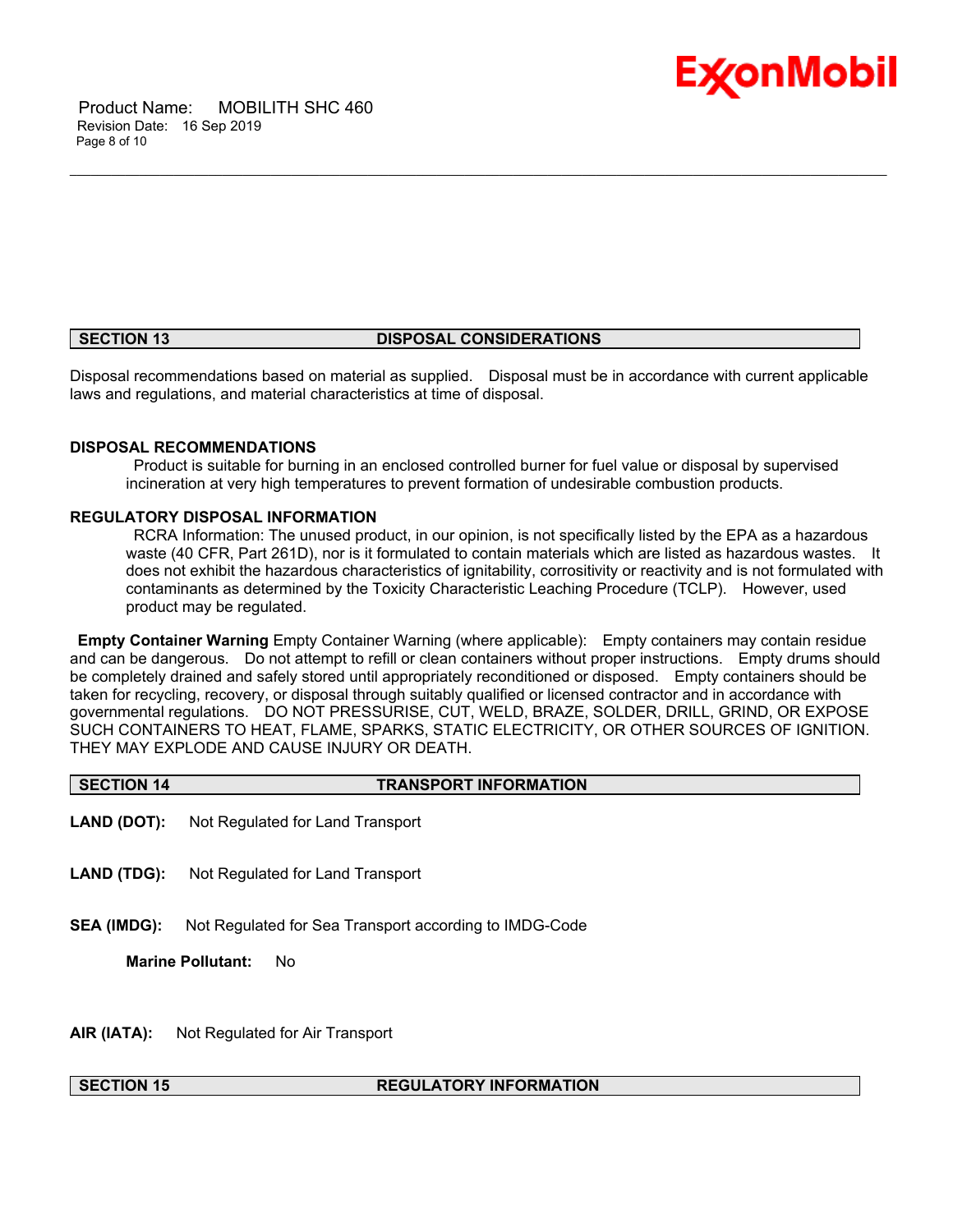

 Product Name: MOBILITH SHC 460 Revision Date: 16 Sep 2019 Page 9 of 10

\_\_\_\_\_\_\_\_\_\_\_\_\_\_\_\_\_\_\_\_\_\_\_\_\_\_\_\_\_\_\_\_\_\_\_\_\_\_\_\_\_\_\_\_\_\_\_\_\_\_\_\_\_\_\_\_\_\_\_\_\_\_\_\_\_\_\_\_\_\_\_\_\_\_\_\_\_\_\_\_\_\_\_\_\_\_\_\_\_\_\_\_\_\_\_\_\_\_\_\_\_\_\_\_\_\_\_\_\_\_\_\_\_\_\_\_\_\_ **OSHA HAZARD COMMUNICATION STANDARD:** This material is not considered hazardous in accordance with OSHA HazCom 2012, 29 CFR 1910.1200.

**Listed or exempt from listing/notification on the following chemical inventories:** AICS, IECSC, ISHL, KECI, TCSI, TSCA

 **Special Cases:**

| Inventory    | <b>Status</b>             |
|--------------|---------------------------|
| <b>NDSL</b>  | <b>Restrictions Apply</b> |
| <b>PICCS</b> | <b>Restrictions Apply</b> |

**SARA 302:** No chemicals in this material are subject to the reporting requirements of SARA Title III, Section 302

#### **SARA (311/312) REPORTABLE GHS HAZARD CLASSES:** None.

### **SARA (313) TOXIC RELEASE INVENTORY:**

| <b>Chemical Name</b>   | <b>CAS Number</b> | <b>Typical Value</b> |
|------------------------|-------------------|----------------------|
| <b>ZINC DIALKYL</b>    | 68457-79-4        | $- < 2.5\%$          |
| <b>DITHIOPHOSPHATE</b> |                   |                      |

#### **The following ingredients are cited on the lists below:**

| <b>Chemical Name</b>                                                           | <b>CAS Number</b> | <b>List Citations</b> |
|--------------------------------------------------------------------------------|-------------------|-----------------------|
| NAPHTHENIC ACIDS, ZINC<br><b>I</b> SALTS                                       | 12001-85-3        | 15                    |
| <b>ISEVERELY HYDROTREATED</b><br><b>IHEAVY PARAFFINIC</b><br><b>DISTILLATE</b> | 64742-54-7        | 19                    |
| <b>ZINC DIALKYL</b><br><b>IDITHIOPHOSPHATE</b>                                 | 68457-79-4        | 13, 15, 17, 18, 19    |
| <b>ZINC NEODECANOATE</b>                                                       | 27253-29-8        | 15                    |

#### --REGULATORY LISTS SEARCHED--

| $1 = ACGIH ALL$ | $6 = TSCA$ 5a2     | $11 = CA$ P65 REPRO | $16$ = MN RTK |
|-----------------|--------------------|---------------------|---------------|
| $2 = ACGIH A1$  | $7 = TSCA5e$       | $12$ = CA RTK       | $17 = NJ RTK$ |
| $3 = ACGIH A2$  | $8 = TSCA6$        | $13 = IL$ RTK       | $18 = PA RTK$ |
| $4 = OSHA Z$    | $9 = TSCA 12b$     | $14 = I A RTK$      | $19 = RIRTK$  |
| $5 = TSCA4$     | $10 = CA$ P65 CARC | $15 = M1 293$       |               |

Code key: CARC=Carcinogen; REPRO=Reproductive

#### **SECTION 16 OTHER INFORMATION**